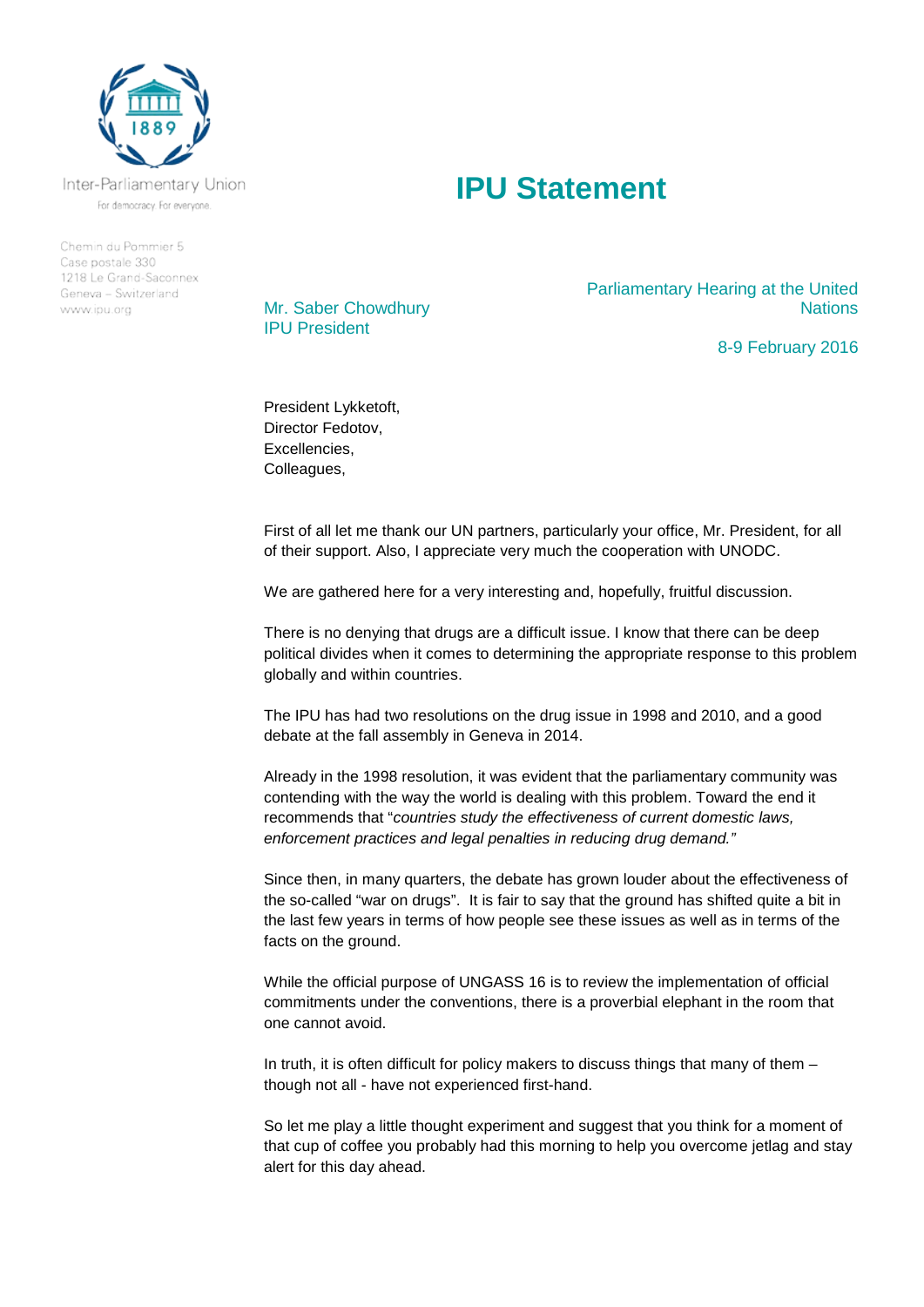*Caffeine* is a most common psychoactive drug. It helps with concentration, and it is used in many pharmaceuticals together with other compounds. More to the point, caffeine can be *addictive*: if you skip your morning coffee one day you can tell something isn't quite right.

Of course, caffeine is nothing compared to drugs like cocaine, heroin, or cannabis, but I hope this far-fetched comparison can help us relate a little bit more personally to how millions of drug users feel.

It may help us enter this debate a little less judgmental and more compassionate toward drug users, or anyone with an addiction problem.

Deep down, everyone is vulnerable to addiction, whether it's from caffeine, alcohol, nicotine, or drugs. This isn't somebody else's problem. At least some of us know someone - family members, friends or colleagues affected by drugs. And certainly amongst our constituents, all of whom are entitled to your attention as citizens, there are concerns.

Clearly, there is a wide spectrum of drugs and many reasons why people make use of them. Just like there are many reasons why some people drink too much or can't quit smoking.

On this point, I know some people wonder why the legal framework for drugs is considerably more severe than for other substances such as alcohol and tobacco, whose effects are also harmful. While most drugs are *prohibited*; alcohol and cigarettes are simply *regulated*.

Worldwide, each year nearly 8 million people die from alcohol abuse and tobacco use combined. A much smaller number, under 300 thousands, die from drug use yearly.

What then explains our response to drugs over the years? What is the *problem* with drugs? What should be our response to drugs in light of new developments? What do people really think about drug use today?

The first thing to know about the world drug problem is that it's not just *one* type of drug, and not just *one* problem. It's important that we distinguish carefully and not lump different things together.

For example, cannabis is very different from cocaine both in terms of the physical reaction and of the political economy of production and distribution. The drug problem in general is not the same in producing countries versus transit and consumption countries. And, new and dangerous chemical drugs have entered the scene.

Data shows the number of drug users remains steady despite an enormous investment in law enforcement. The costs of drug control have grown so high that more and more people wonder if some of these resources would not be better spent on other things. The medical uses of marijuana were not as well documented fifty years ago, when the drug conventions were written, as they are today.